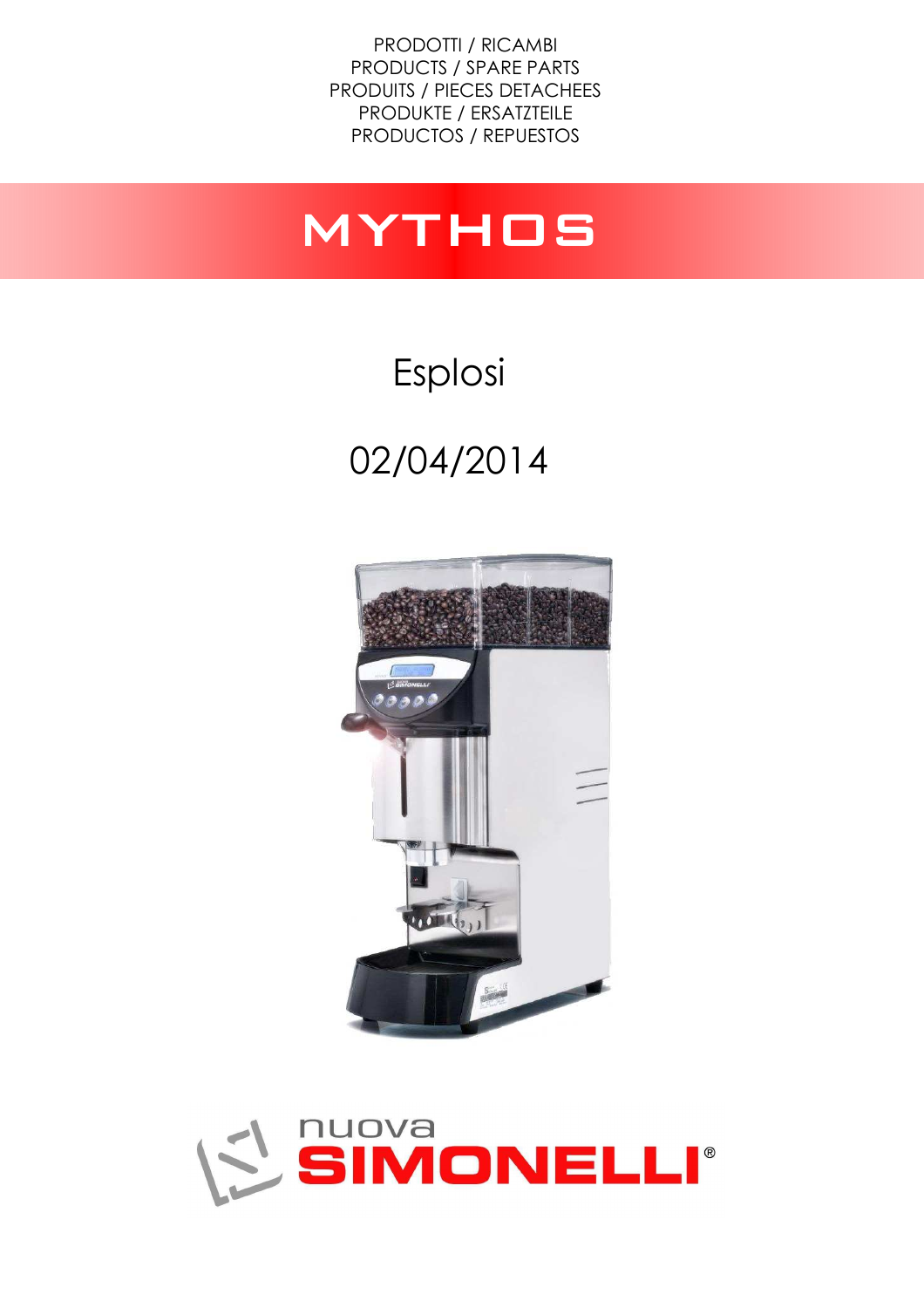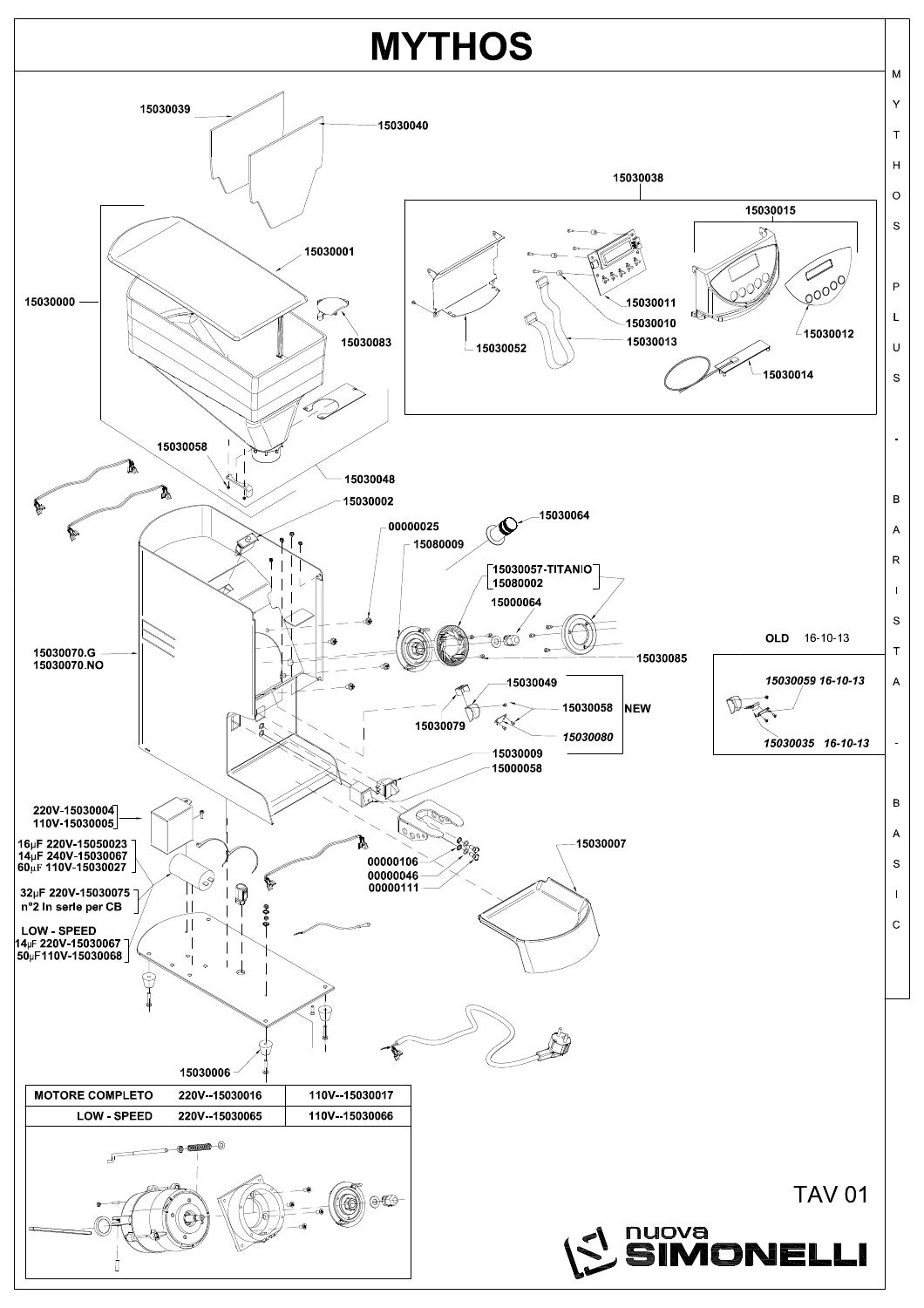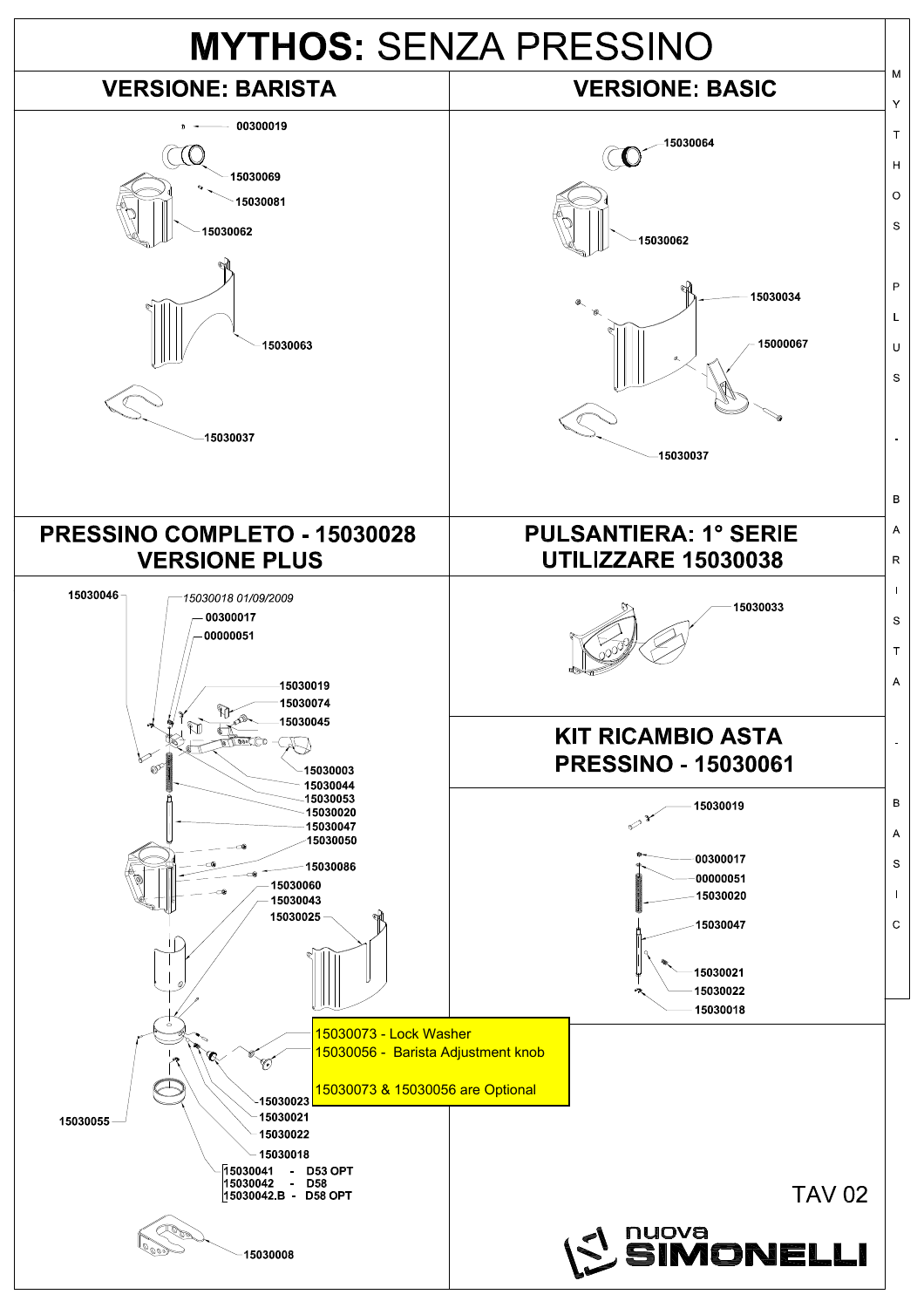| <b>CODICE</b>          | <b>DESCRIZIONE</b>                                                                                                | <b>DESCRIPTION</b>                                                             | <b>DATA FINE</b><br><b>VALIDITA'</b> |   |
|------------------------|-------------------------------------------------------------------------------------------------------------------|--------------------------------------------------------------------------------|--------------------------------------|---|
| 00000025               | VITE AQ M6x20 TC T.CR. ZINC<br>*KB*                                                                               | GALV, CROSS HEAD SCREW M6x20                                                   |                                      | м |
| 00000046<br>00000051   | RONDELLA AQ M6 6,4X12,5X1,6 Z.<br>RONDELLA Di4xDe8 UNI 6592                                                       | WASHER ZINC M6 6,4X12,5X1,6<br>WASHER 4x8                                      |                                      |   |
| 00000106               | RONDELLA ZIGRINATA DIAM 6                                                                                         | MILLED WASHER DIAM. 6                                                          |                                      | Y |
| 00000111               | VITE AQ 8.8 M6x16 TE ZINC                                                                                         | 8.8 ZINC HEX-HEAD SCREW M6X16                                                  |                                      |   |
| 00300017<br>00300019   | DADO AUTOBLOC INOX M4 ALTO DIN982<br>*KB*<br>GRANO INOX M4x6 UNI 5923 PP                                          | SELF-LOCKING STAINLESS STEEL NUT M4 HIGH DIN 982<br>STAINLESS STEEL SCREW M4x6 |                                      | т |
| 15000058               | INTERRUTTORE MONOF.L<br>1011.0001                                                                                 | <b>SWITCH</b>                                                                  |                                      |   |
| 15000064               | DADO FERMA PORTAMACINE<br>2501.0003                                                                               | SPIRAL FOR BLADES-BEARER                                                       |                                      |   |
| 15000067<br>15030000   | PRESSACAFFE FRONTALE<br>2001.0017<br>CAMPANA COMP. MYTHOS<br>4000.0000                                            | 2001.0017 FRONT COFFEE PRESS<br>BELL ASSEMBLY MYTHOS 4000.0000                 |                                      | н |
| 15030001               | COPERCHIO CAMPANA MYTHOS<br>4100.0007                                                                             | HOPPER COVER MYTHOS GRINDER                                                    |                                      |   |
| 15030002               | MICROSW SICUREZZA MYTHOS<br>4110.0007                                                                             | SAFETY MICROSWITCH MYTHOS                                                      |                                      | O |
| 15030003<br>15030004   | IMPUGNATURA SAGOMATA X MYTHOS 4100.0025<br>ALIMENTATORE 220V X MYTHOS<br>4110.0002                                | SHAPED GRIP FOR MYTHOS 4100 0025<br>220 V FEEDER FOR MYTHOS 4110.0002          |                                      |   |
| 15030005               | ALIMENTATORE 110V X MYTHOS<br>4110.0008                                                                           | 110 V FEEDER FOR MYTHOS                                                        |                                      | S |
| 15030006               | PIEDINO GOMMA MYTHOS<br>4100.0035                                                                                 | <b>FOOT MYTHOS</b>                                                             |                                      |   |
| 15030007<br>15030008   | CASSETTINO X MYTHOS<br>4100.0009<br>FORCELLA INOX MYTHOS<br>4100.0019                                             | DRAWER FOR MYTHOS 4100 0009<br><b>SS MYTHOS FORK</b>                           |                                      |   |
| 15030009               | MICROSW ATTIV. MACINAT. MYTHOS 4110.0006                                                                          | <b>MICROSWITCH</b>                                                             |                                      |   |
| 15030010               | PIOLINO DISTANZIATORE MYTHOS 4100.0033                                                                            | SPACER FOR DISPLAY MYTHOS                                                      |                                      |   |
| 15030011               | DISPLAY CON SCHEDA X MYTHOS 4111.0001                                                                             | DISPLAY FOR MYTHOS WITH BOARD<br>SIMONELLI MYTHOS TOUCH PAD 4111 0009          |                                      |   |
| 15030012<br>15030013   | PULSANT. MYTHOS N.SIMONELLI 4111.0009<br>CAVETTO 10 VIE X MYTHOS<br>4110.0004                                     | 10-WAY CABLE FOR MYTHOS                                                        |                                      |   |
| 15030014               | MODULO PORTALED MYTHOS<br>4110.0009 COMPLETO DI CAVETTO                                                           | MODULE LED MYTHOS                                                              |                                      |   |
| 15030015               | FRONTALE COM. + PULS. MYTHOS 4100.0012+4111.0009                                                                  | COM. FRONT + MYTHOS TOUCH PAD                                                  |                                      |   |
| 15030016<br>15030017   | MOTORE COMPLETO MYTHOS 220V<br>MOTORE COMPLETO MYTHOS 110V                                                        | MYTHOS COMPLETE 220 V MOTOR<br>MYTHOS COMPLETE 110 V MOTOR                     |                                      |   |
| 15030018               | ANELLO ELAST. ALB. D5 DIN 6799 6040.0041                                                                          | SHAFT RETAINING RING D5 DIN 6799                                               |                                      |   |
| 15030019<br>15030020   | ANELLO ELAST. ALB. D4 DIN 6799 6040.0042                                                                          | SHAFT RETAINING RING D4 DIN 6799<br><b>RETURN SPRING</b>                       |                                      |   |
| 15030021               | MOLLA RITORNO LEVA PRESS. MYT. 6002.4102<br>MOLLA REG. SFERA PRESS. MYTHOS 6002.4101                              | PRESSURE REG. KNOB SPRING                                                      |                                      |   |
| 15030022               | SFERA REG. PRESS. MYTHOS<br>6040.0040                                                                             | PRESSURE REGULATOR KNOB                                                        |                                      |   |
| 15030023               | VITE REGISTRO PRESS. MYTHOS 4100.0023                                                                             | <b>REGISTER SCREW</b>                                                          |                                      |   |
| 15030025<br>15030027   | SPORTELLO INOX MYTHOS<br>4100.0011<br>CONDENSATORE 60 mF UL<br>1013.0060                                          | SS DOOR MYTHOS 41000011<br>60 mF UL CONDENSER 10130060                         |                                      |   |
| 15030028               | PRESSINO COMPLETO MYTHOS<br>4010.0000                                                                             | PRESS ASSEMBLY MYTHOS 4010.0000                                                |                                      |   |
| 15030033               | MASC.+ETICHETTA MYTHOS 1 SER. 4100.0005 + E37                                                                     | COVER + TOUCH PAD MYTHOS                                                       |                                      |   |
| 15030034<br>15030035   | SPORTELLO INOX MYTHOS S/P<br>4100.0029<br>FRANGIA ROMPIGETTO MYTHOS<br>4100.0027                                  | SS DOOR FOR MYTHOS S/P 41000029<br>DISPERSION NUT FLANGE MYTHOS 4100.0027      | 16/10/2013                           |   |
| 15030037               | FORCELLA INOX MYTHOS S/PRESS. 4100.0036                                                                           | SS MYTHOS M/PRESS FORK                                                         |                                      |   |
| 15030038<br>15030039   | FRONTALE COMANDI COMPLETO<br>4111.1000<br>SEPARATORE BASSO<br>4100.0037                                           | CONTROL FRONT CABINET MYTHOS<br>SEPARATING SET (LOW)                           |                                      |   |
| 15030040               | SEPARATORE ALTO<br>4100.0038                                                                                      | SEPARATING SET (HIGH)                                                          |                                      |   |
| 15030041               | DISCO PRESSINO D=52 PIATTO x SPAZIALE                                                                             | PRESS DISC D=52 FLAT FOR SPAZIALE                                              |                                      |   |
| 15030042<br>15030042.B | DISCO INF. PRESSINO D=58<br>4100.0032<br>DISCO INF. PRESSINO D=58 BOMB. 4100.0042                                 | PRESS DISC D=58<br>PRESS DISC D=58 CONVEX                                      |                                      |   |
| 15030043               | DISCO SUP. PRESSINO MYTHOS 4100.0031                                                                              | PRESS TOP DISC MYTHOS 4100.0031                                                |                                      |   |
| 15030044               | LEVA SAGOMATA X PRESS. MYTHOS 4100.0022                                                                           | LEVER FOR PRESS.MYTHOS                                                         |                                      |   |
| 15030045<br>15030046   | VITE M6/8X10 BRUGOLA<br>6060.0090<br>PERNO LEVA PRESSINO MYTHOS<br>4100.0020                                      | SOCKET SCREW MM6/8X10<br>PIN LEVER FOR PRESS.MYTHOS                            |                                      |   |
| 15030047               | ASTA ACCIAIO PRESSINO MYTHOS 4100.0017                                                                            | ROD FOR PRESS.MYTHOS                                                           |                                      |   |
| 15030048               | GHIGLIOTTINA COMPLETA MYTHOS 4100.0003-4100.0004-6060.0091                                                        | GUILLOTINE ASSY. MYTHOS                                                        |                                      |   |
| 15030049<br>15030050   | CANALETTO USCITA CAFFE<br>MYTHOS 4100.0024<br>PORTAMACINE SUP. MYTHOS<br>4100.0002                                | <b>COFFEE OUTLET GUIDE MYTHOS</b><br>TOP GRINDER SUPPORT MYTHOS                |                                      |   |
| 15030052               | PROTEZIONE SCHEDA MYTHOS<br>4100.0034                                                                             | DISPLAY PROTECTION MYTHOS                                                      |                                      |   |
| 15030053               | NOTTOLINO PER MYTHOS<br>4100.0014                                                                                 | <b>LEVER JOINT MYTHOS</b>                                                      |                                      |   |
| 15030055               | VITE AUTOF 2,2x6,5 TCTCR ZINC. 6060.0018                                                                          | SCREW 2.2X6.5mm TCTCR                                                          |                                      |   |
| 15030056<br>15030057   | VITE REGISTRO PRESS. MYTHOS CON CHIAVE 4100.0060<br>COPPIA MACINE D.75 MYTHOS LONG LIFE MACMYTHOSLOW CP           | REGISTER SCREW FOR KEY<br>PAIR OF MYTHOS GRINDERS 75 mm LONG LIFE              |                                      |   |
| 15030058               | VITE INOX M3x6 TSP TCR<br>6060.0091                                                                               | <b>SS SCREW M3X6</b>                                                           |                                      |   |
| 15030059<br>15030060   | FERMAGLIO X FRANGIA ROMPIGETTO MYTHOS 4100.0026<br>CAMICIA COPRIGUIDA PRESSINO MYTHOS 4100.0030                   | DISPERSION NUT FLANGE CLIP                                                     | 16/10/2013                           |   |
| 15030061               | KIT RICAMBIO ASTA PRESSINO DINAMOMETRICO MYTHOS                                                                   | COVER GUIDE FOR PRESS.MYTHOS<br>REPLACEMENT KIT ROD FOR PRESS.MYTHOS           |                                      |   |
| 15030062               | PORTAMAC. SUP. TAGLIATO MYTHOS(NO TAMPER) 4100.0039                                                               | UPPER GRINDER HOLDER - MYTHOS (NO TAMPER)                                      |                                      |   |
| 15030063               | SPORTELLO INOX TAGLIATO MYTHOS4100.0028<br>POMELLO REGISTRO MACIN. MYTHOS INTEGRALE 2501.0012                     | SS DOOR FOR MYTHOS BARISTA                                                     |                                      |   |
| 15030064<br>15030065   | MOTORE COMPLETO MYTHOS LOW - SPEED 220V                                                                           | <b>GRINDER REGISTER HANDLE</b><br>MYTHOS COMPLETE 220 V LOW-SPEED MOTOR        |                                      |   |
| 15030066               | MOTORE COMPLETO MYTHOS LOW - SPEED 110V                                                                           | MYTHOS COMPLETE 110 V LOW-SPEED MOTOR                                          |                                      |   |
| 15030067               | CONDENSATORE 14mF x MYTHOS LOW-SPEED 220V 1013.1400                                                               | 14 mF CONDENSER                                                                |                                      |   |
| 15030068<br>15030069   | CONDENSATORE 50mF x MYTHOS LOW-SPEED 110V 1012.0007<br>POMELLO REGISTRO MACIN.MYTHOS BARISTA 4016.0000            | 50 mF CONDENSER<br><b>GRINDER REGISTER HANDLE</b>                              |                                      |   |
| 15030070.G             | CORPO MYTHOS COLORE GRIGIO 4100.0040                                                                              | <b>BODY MYTHOS GREY</b>                                                        |                                      |   |
| 15030070.NO            | CORPO MYTHOS COLORE NERO OPACO 4100.0040                                                                          | BODY MYTHOS OPAQUE BLACK                                                       |                                      |   |
| 15030073<br>15030074   | RONDELLA REGOLAZIONE PRESSINO 6061.0017<br>BATTUTA FINECORSA LEVA PRESSATURA 4100.0072                            | TAMPER REGULATION WASHER<br>END STROKE FOR TAMPER LEVER                        |                                      |   |
| 15030075               | CONDENSATORE 32mF x MYTHOS 220V 1013.0032                                                                         | 32 mF CONDENSER                                                                |                                      |   |
| 15030079               | FRANGIA CLUMP CRUSHER MYTHOS 4100.0079                                                                            | DISPERSION NUT FLANG                                                           |                                      |   |
| 15030080<br>15030081   | FERMAGLIO CLUMP CRUSHER MYTHOS 4100.0086<br>PERNOLINO DI RIFERIMENTO<br>POMELLO MYTHOS 6060.0108                  | DISPERSION NUT FLANG<br>PIN REGISTER MYTHOS                                    |                                      |   |
| 15030083               | CHIUSURA SICUR.CAMPANA MYTHOS 5101.0014                                                                           | BELL SAFETY COVER MYTHOS 5101.0014                                             |                                      |   |
| 15030085               | VITE INOX M4x10 TCT(-) TESTA TAGLIO 6060.0002 FISS. MACINE                                                        | GRINDER ASSEMBLY SCREW                                                         |                                      |   |
| 15030086<br>15050023   | VITE INOX M5x16 TC BOMBATA   6060.0093 FISS. PORTA MACINE<br>CONDENS. 16mF 450V 40x70 UL FASTON M6,3 CODOLO M8x10 | BOTTOM GRINDER ASSEMBLY<br><b>CAPACITOR</b>                                    |                                      |   |
| 15080002               | COPPIA MACINE D.75                                                                                                | <b>GRINDING WHEELS</b><br>75 mm                                                |                                      |   |
| 15080009               | PORTAMACINA INFERIORE 75<br>2520.0005                                                                             | BOTTOM GRINDER 75 2520.0005                                                    |                                      |   |